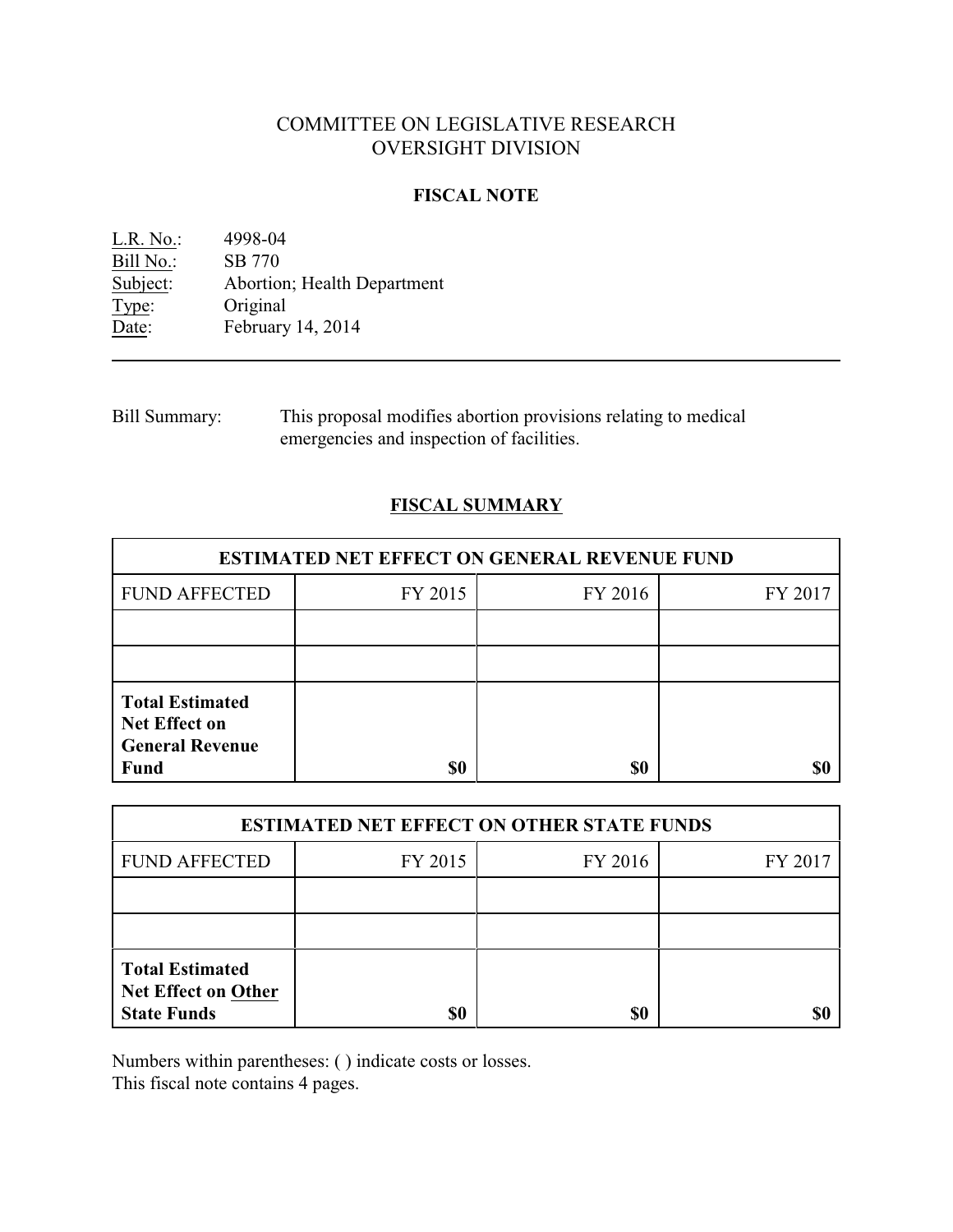L.R. No. 4998-04 Bill No. SB 770 Page 2 of 4 February 14, 2014

| <b>ESTIMATED NET EFFECT ON FEDERAL FUNDS</b>                        |         |         |         |  |
|---------------------------------------------------------------------|---------|---------|---------|--|
| <b>FUND AFFECTED</b>                                                | FY 2015 | FY 2016 | FY 2017 |  |
|                                                                     |         |         |         |  |
|                                                                     |         |         |         |  |
| <b>Total Estimated</b><br>Net Effect on All<br><b>Federal Funds</b> | \$0     | \$0     |         |  |

| <b>ESTIMATED NET EFFECT ON FULL TIME EQUIVALENT (FTE)</b>    |         |         |         |  |
|--------------------------------------------------------------|---------|---------|---------|--|
| <b>FUND AFFECTED</b>                                         | FY 2015 | FY 2016 | FY 2017 |  |
|                                                              |         |         |         |  |
|                                                              |         |         |         |  |
| <b>Total Estimated</b><br><b>Net Effect on</b><br><b>FTE</b> |         |         |         |  |

 $\Box$  Estimated Total Net Effect on All funds expected to exceed \$100,000 savings or (cost).

 $\Box$  Estimated Net Effect on General Revenue Fund expected to exceed \$100,000 (cost).

| <b>ESTIMATED NET EFFECT ON LOCAL FUNDS</b> |         |         |         |  |
|--------------------------------------------|---------|---------|---------|--|
| FUND AFFECTED                              | FY 2015 | FY 2016 | FY 2017 |  |
| <b>Local Government</b>                    |         | \$0     |         |  |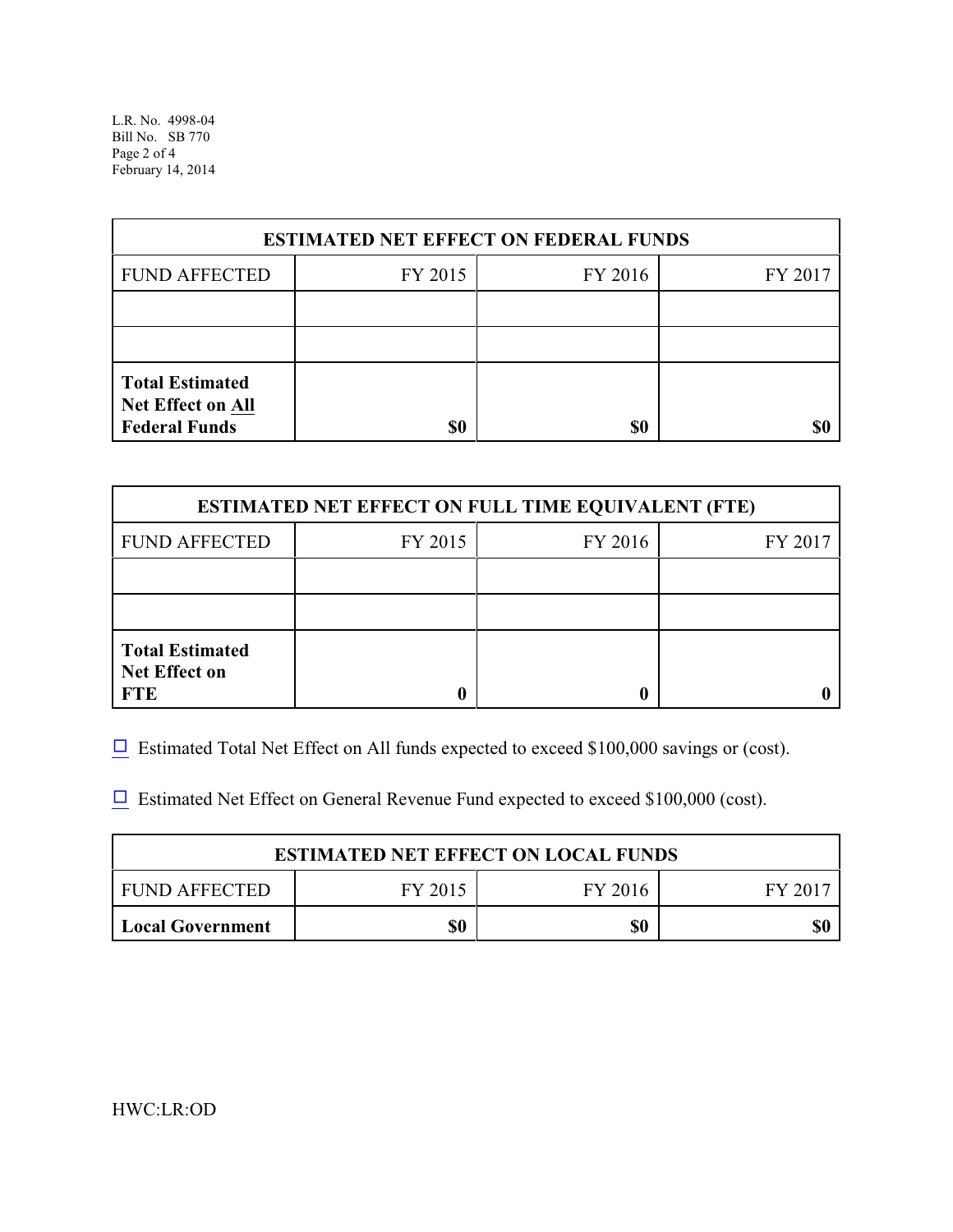L.R. No. 4998-04 Bill No. SB 770 Page 3 of 4 February 14, 2014

### **FISCAL ANALYSIS**

### ASSUMPTION

Officials from the **Office of State Courts Administrator**, the **Department of Health and Senior Services**, and the **Department of Social Services** each assume the proposal would not fiscally impact their respective agencies.

| FISCAL IMPACT - State Government | FY 2015<br>$(10 \text{ Mo.})$ | FY 2016    | FY 2017           |
|----------------------------------|-------------------------------|------------|-------------------|
|                                  | <u>\$0</u>                    | <u>\$0</u> | $\underline{\$0}$ |
| FISCAL IMPACT - Local Government | FY 2015<br>$(10 \text{ Mo.})$ | FY 2016    | FY 2017           |
|                                  | <u>\$0</u>                    | <u>\$0</u> | <u>\$0</u>        |

### FISCAL IMPACT - Small Business

The proposal may have a minor administrative impact on small business physicians if they have to refer a pregnant woman to a qualified suicide prevention counsel and document the referral in the woman's medical file.

#### FISCAL DESCRIPTION

The proposed legislation appears to have no direct fiscal impact.

This legislation is not federally mandated, would not duplicate any other program and would not require additional capital improvements or rental space.